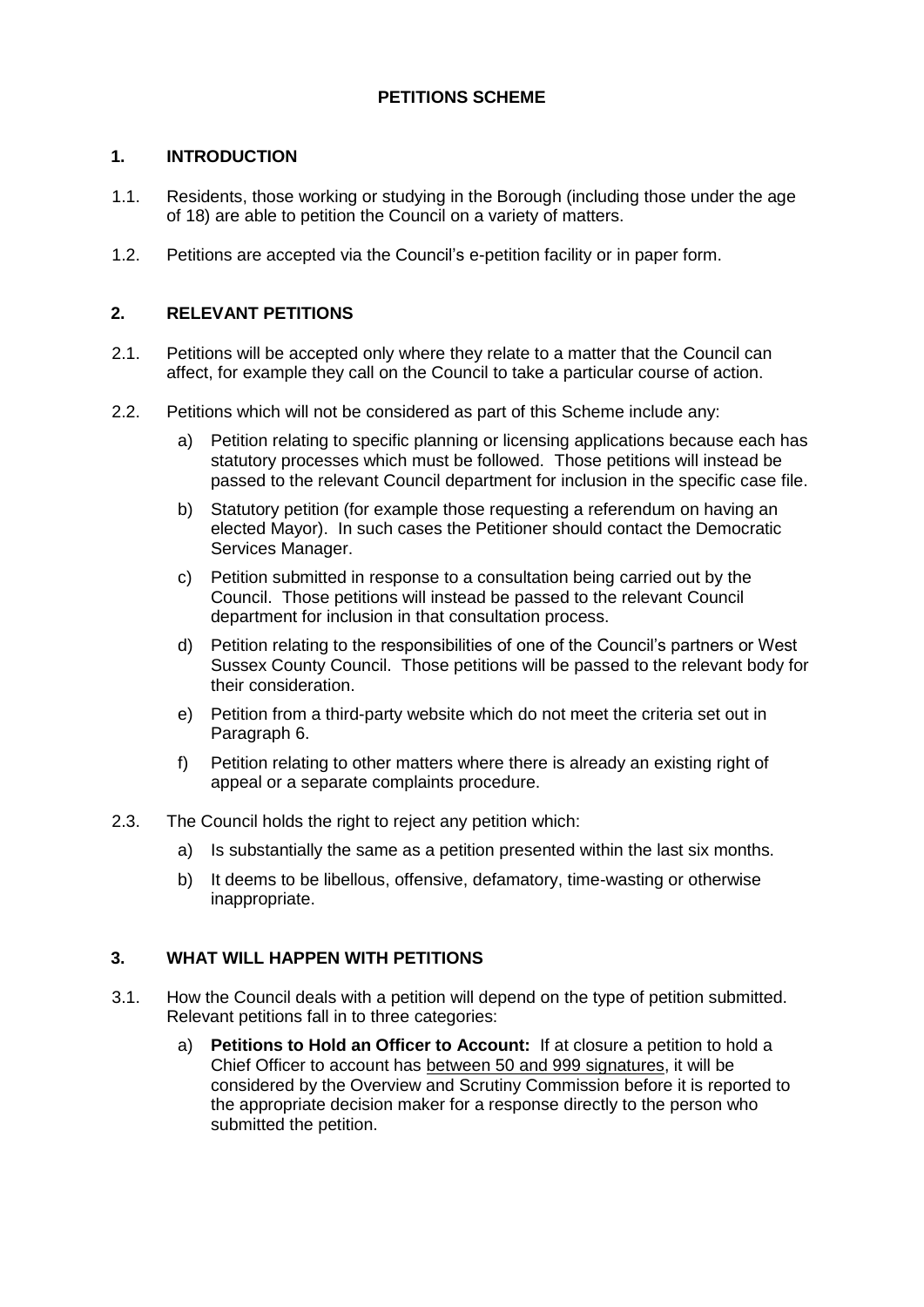- b) **Ordinary Petitions:** If at closure a petition has between 50 and 999 signatures, it will be considered by the Overview and Scrutiny Commission before it is submitted to the appropriate decision maker for a response directly to the person who submitted the petition.
- c) **Petitions for Debate:** If at closure a petition has more than 1000 signatures, it will be presented at a meeting of the Full Council for debate (*NB. All petitions to hold an officer to account will be dealt with in accordance with the procedure detailed in Paragraph 3.1(a))*.
- 3.2. Where more than one petition is received in time for a particular meeting, each supporting the same outcome, each person submitting the petition will be treated independently. However, only the petitioner whose petition was received first will be invited to address the relevant meeting.

# **4. VALIDATING SIGNATURES AND VERIFYING THE PETITION**

- 4.1. A petition will only be accepted if the person registering/submitting the petition (Principal Petitioner) lives, works or studies in the Borough.
- 4.2. A signature is deemed to be 'valid' where the given address is verified as being within the Borough of Crawley's administrative area. The given address can be for a person's home, workplace, or place of study.
- 4.3. The Council holds the right to carry out any checks it deems necessary to verify the number of signatures on a petition. These checks can include verifying addresses, checking the names of signatories, ensuring there are no duplicate signatories, etc, with the view to amending the final signature count as necessary.

# **5. PAPER PETITIONS**

- 5.1. In order for a paper petition to be considered in accordance with this Scheme, the following information must be present and legible:
	- A clear statement of the petition's aim on the top of each sheet made available for signing.
	- The name, address and contact details for the person submitting the petition (only the name of the person submitting the petition will be published on the Council's website).
	- A name, address (home, work or study), and signature for each signatory.
- 5.2. The Council recommends that petitioners use the templates provided for both the petition signature sheet and the covering submission sheet. Both templates are available via the Council's Petitions webpage.
- 5.3. Paper petitions must be sent to:

Head of Legal, Governance and HR (Petitions Officer) Crawley Borough Council Town Hall The Boulevard **Crawley** West Sussex RH10 1UZ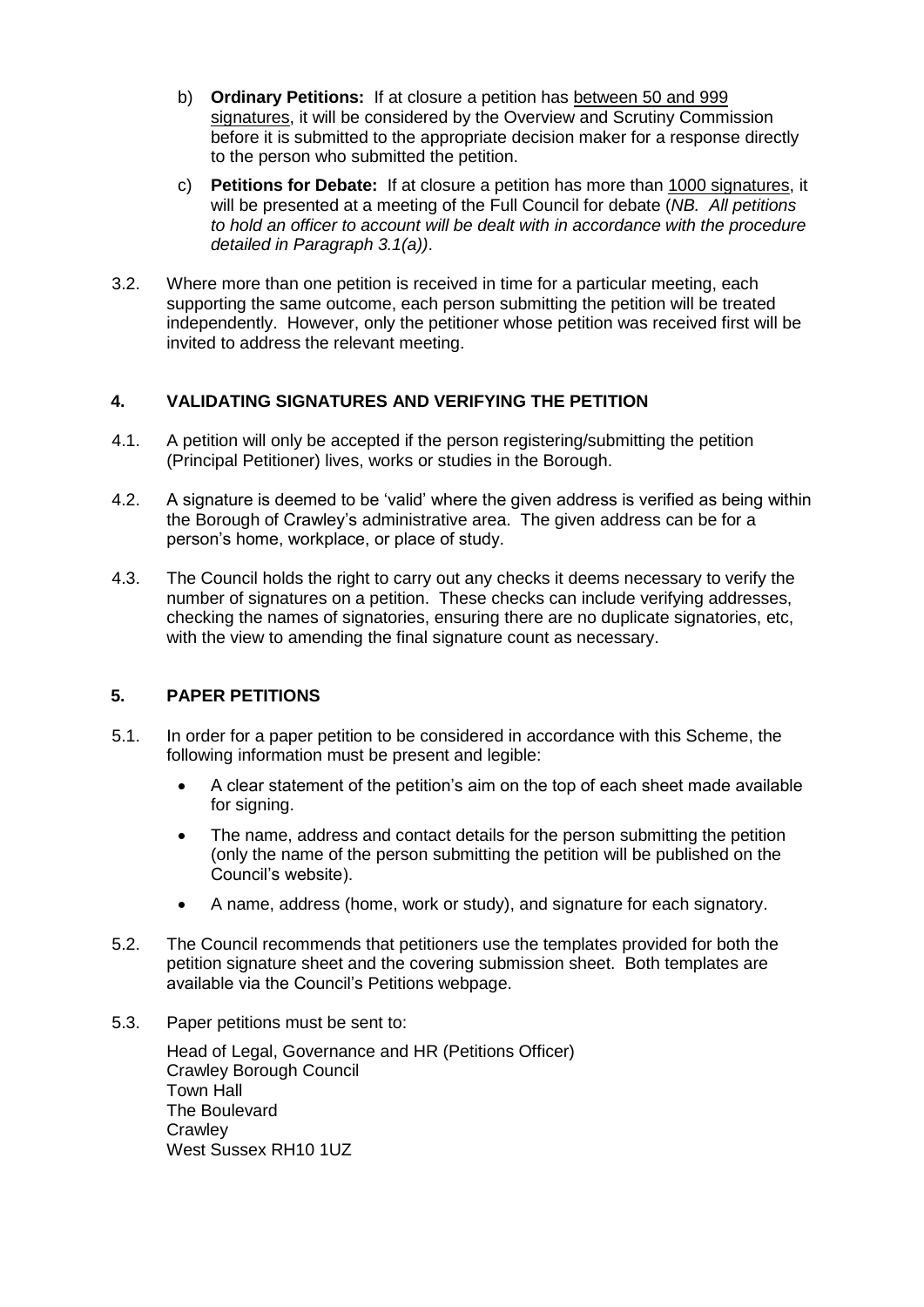## **6. E-PETITIONS**

- 6.1. E-petitions will only be accepted and considered in accordance with this Scheme, when the following information is provided:
	- A clear statement of the petition's aim.
	- The name, address and email address for the person registering the petition (only the name of the person submitting the petition will be published on the Council's website).
	- A name, address and postcode (home, work or study) for each signatory (these details will only be visible to the person who registered the petition and the Council officers administering the e-petition facility).
- 6.2. To ensure the validity of the petition signatories, the Council prefers e-petitions to be submitted through its own e-petition facility.
- 6.3. E-petitions created on sites hosted by third parties will be accepted as long as the information in Paragraph 6.1 is provided through a CSV file and is presented to the Council. If the person registering such an e-petition would like the Council to consider their petition, it is their responsibility to submit it (with the CSV file) to the Council.
- 6.4. It is necessary for the Council to check that the content of an e-petition is suitable before it is made available for signatures. Therefore, when an e-petition is created, it may take ten working days before it is published online.
- 6.5. To ensure that e-petitions are dealt with efficiently, only electronic signatures submitted within three months following the publication of the petition will be accepted.

# **7. ADDITIONAL GUIDANCE FOR PETITIONS**

7.1. The Council will, from time-to-time, publish or amend additional guidance for the submission of petitions on its website. This guidance must be considered when submitting a petition.

#### **8. APPEAL**

8.1. If a petitioner considers that their petition has not been administered in accordance with this Scheme, they may submit a complaint under the Council's Complaints Procedure.

#### **9. DOCUMENTS RELATED TO THE PETITIONS SCHEME**

- [Council's Petitions Webpage](https://democracy.crawley.gov.uk/mgEPetitionListDisplay.aspx?bcr=1)
- [Crawley Borough Council's E-Petition Facility](https://democracy.crawley.gov.uk/mgEPetitionListDisplay.aspx?bcr=1)
- [Information on the Council's Complaints Procedure](http://crawley.gov.uk/pw/TopNav/Contact_Us/index.htm)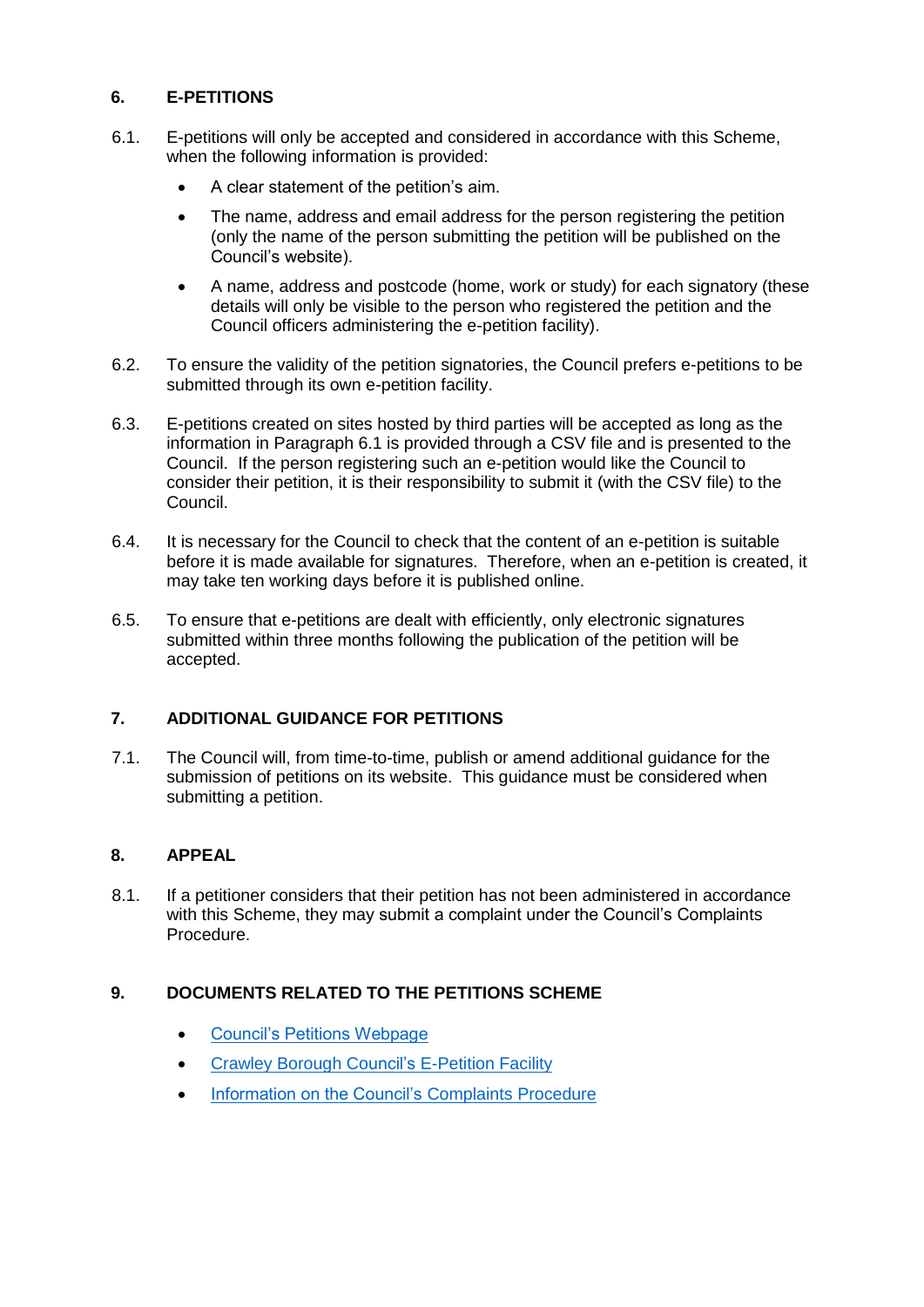## **PAPER PETITIONS FLOWCHART**